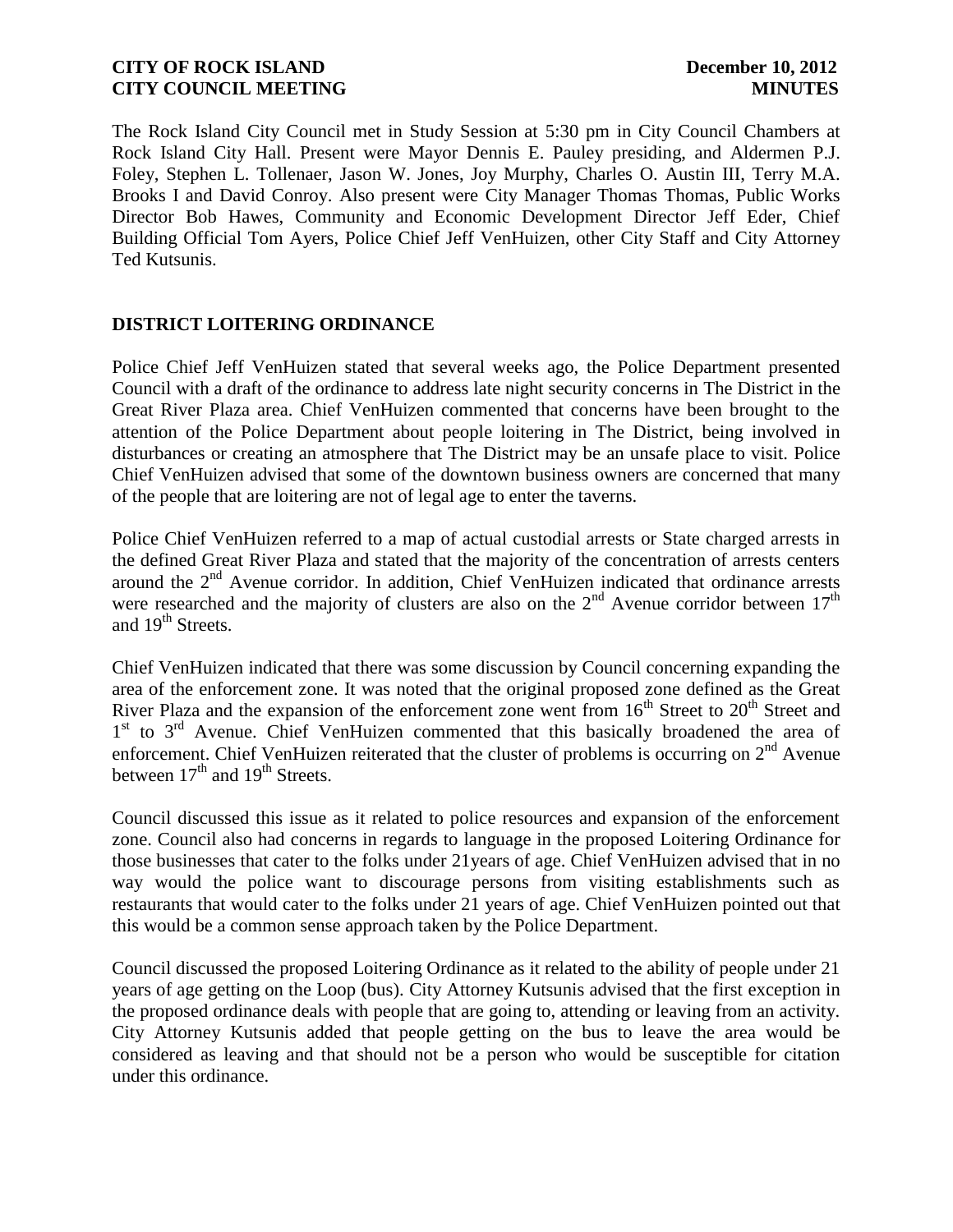Chief VenHuizen advised that a meeting was held with representatives of the Downtown Bar Owners Association and it was well received.

Renaissance Rock Island President Brian Hollenback stated that this is just one of the steps that can be taken to improve the overall experience in the hospitality zone. Mr. Hollenback added that it is really about how to continue to have an inviting atmosphere for those that are attending and supporting the establishments.

Executive Director Catherine Rodgers-Ingles discussed the meeting that was held with the downtown business owners as it related to the Loitering Ordinance. Ms. Rodgers-Ingles indicated that the meeting was very well received. Ms. Rodgers-Ingles stated that the people present at the meeting were all liquor license holders. However, the two businesses that cater to the under 21 age group were not represented at that meeting.

Council discussed the time component as it related to the proposed Loitering Ordinance and enforcement. Chief VenHuizen stated that a reasonable time would be from 12:00 am to 3:00 am.

Mike King, owner of Hickey Brothers stated that his establishment caters to the under 21 age group and they do need a place to go. Mr. King discussed the safety issue. Mr. King also discussed the proposed Loitering Ordinance as it related to perception and how the ordinance would be worded. Mr. King did not want it to be perceived as the under 21 age group not being welcome downtown.

City Attorney Kutsunis stated that two more exceptions to the ordinance may be added, which include smoking and waiting for a designated driver.

Council further discussed the proposed Loitering Ordinance.

## **RESIDENTIAL SPRINKLER SYSTEM REQUIREMENTS**

Chief Building Official Tom Ayers stated that approximately 13 months ago, Council considered the adoption of the 2009 Building Codes; there was a provision that incorporated mandatory residential sprinklers. At that time, Council deferred the implementation until January 1, 2013. Mr. Ayers offered that sprinklers shouldn't be the only choice. It was noted that at the national level, it has not been proposed to eliminate that requirement.

Mr. Ayers discussed test data as it related to modern homes with engineered materials as compared to older traditional homes concerning fuel loads and flash points.

Mr. Ayers presented a short video in regards to the time it takes for a fire to start in a traditional home and a modern home. Mr. Ayers noted that it takes a person an average of four minutes to notice that they have a fire in the house. Mr. Ayers added that the materials that houses are made of today, burn much faster than the materials houses were made of years ago. Mr. Ayers indicated that the video showed that the material in houses today is very different in what it does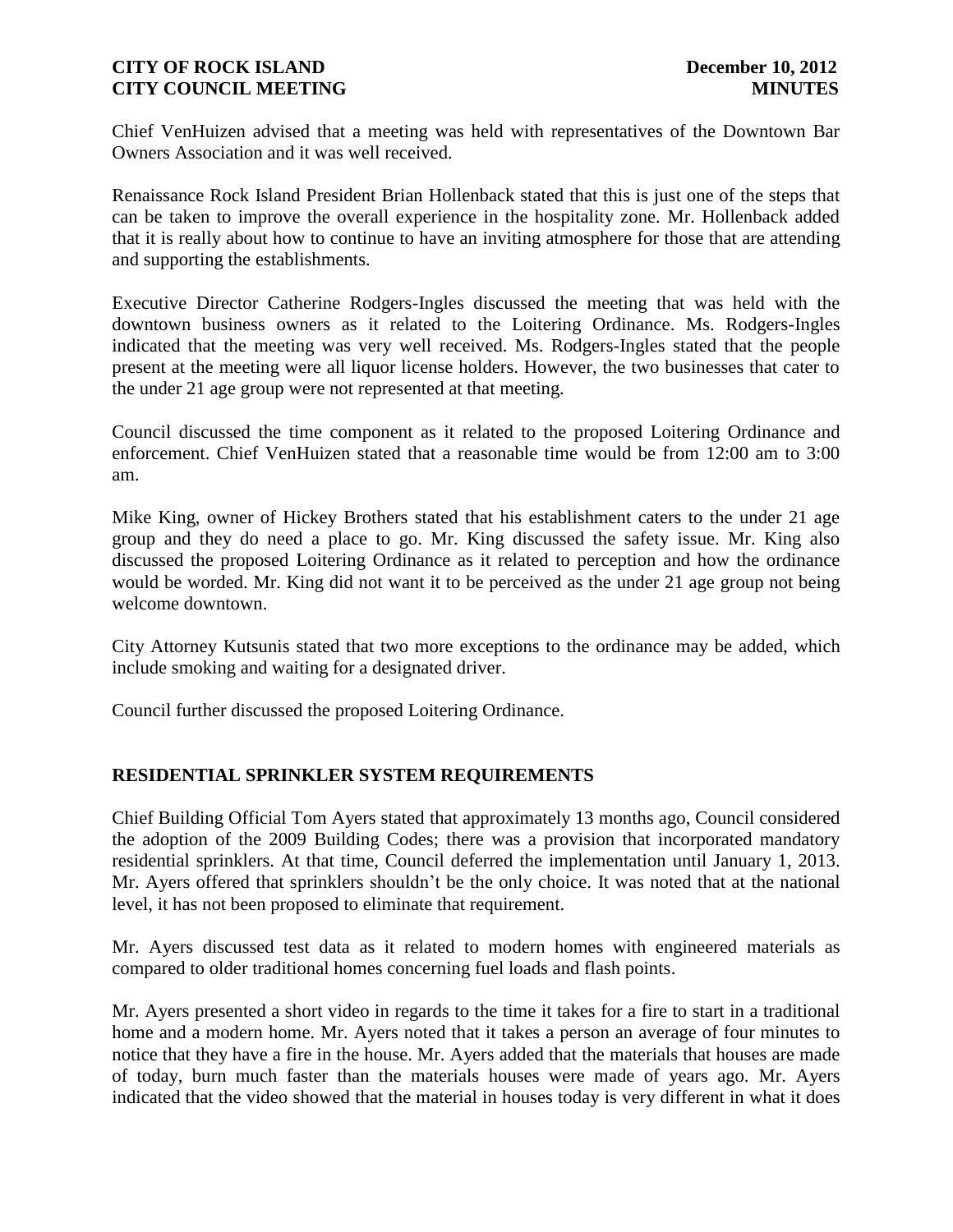in a fire and how quickly the fire progresses. Mr. Ayers commented that the problem lies in the materials; sprinklers should not be the only solution.

Mr. Ayers referred to the document that was distributed to Council and discussed several types of tests regarding engineered joist floor assemblies (supports) with protection methods as it related to the time of failure during a fire and collapse times compared to fire department responses. In addition, Mr. Ayers discussed unprotected engineered lumber as it related to fires.

Mr. Ayers then discussed some code language that has been adopted for inclusion in the 2012 edition of the International Residential Code that related to other options besides sprinklers. Mr. Ayers further discussed options in the 2012 code and others that are developing.

Council discussed this issue as it related to the January 1, 2013 requirement for implementation of residential sprinklers. Mr. Ayers commented that the State has not mandated residential sprinklers yet. Council further discussed this issue.

Council also discussed this item that is on the Agenda for consideration as it related to extending the implementation date of the residential sprinkler requirement, and as to whether or not there should be a certain or uncertain date for extending the implementation of the sprinkler requirement.

# **ADJOURNMENT**

A motion made by Alderman Foley and seconded by Alderwoman Murphy to adjourn the meeting carried by the following Aye and No vote. Those voting Aye being; Alderman Foley, Alderman Tollenaer, Alderman Jones, Alderwoman Murphy, Alderman Austin, Alderman Brooks and Alderman Conroy; those voting No, none. The meeting was adjourned at 6:35 pm.

> \_\_\_\_\_\_\_\_\_\_\_\_\_\_\_\_\_\_\_\_\_\_\_\_\_\_\_\_\_\_ Aleisha L. Patchin, City Clerk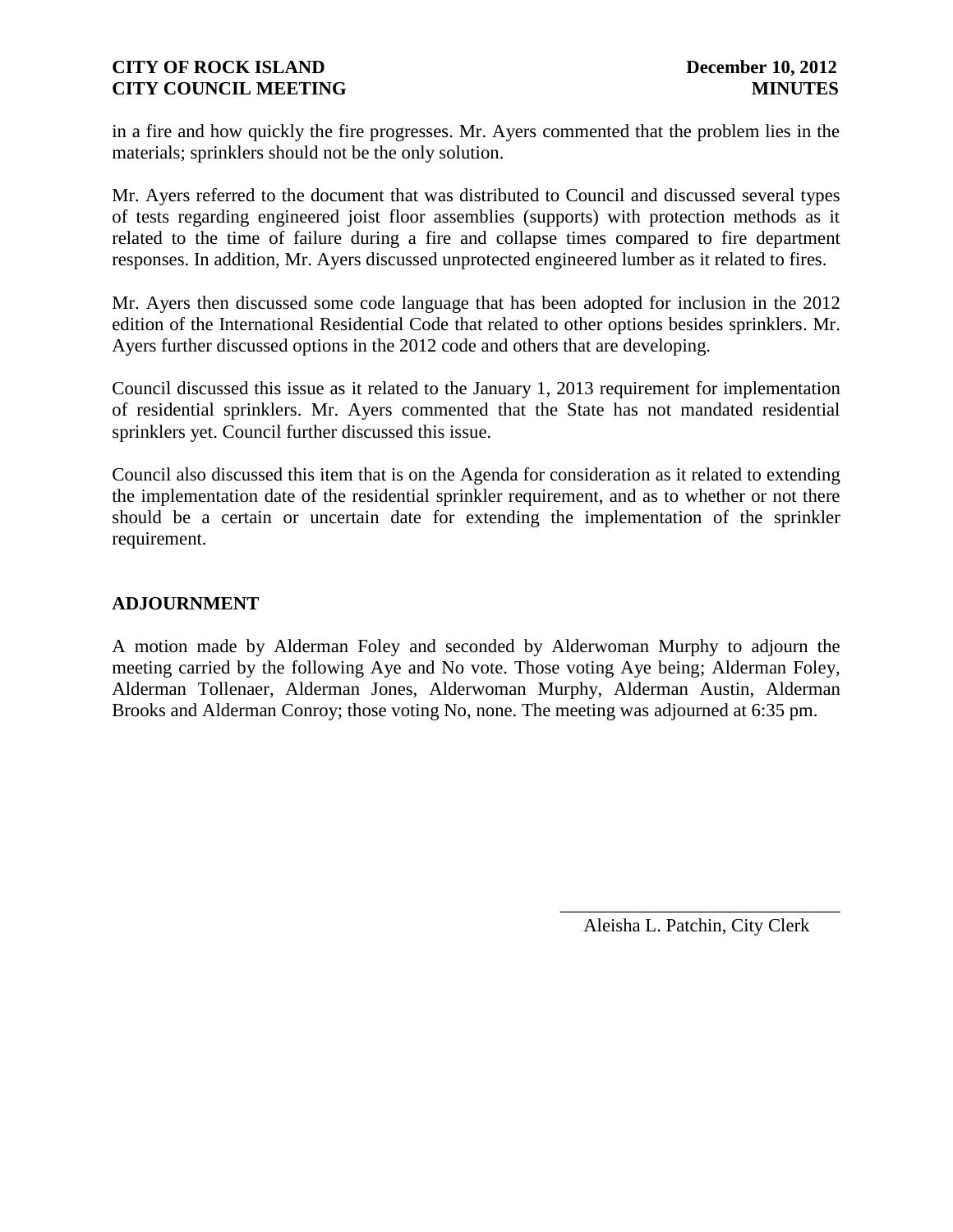Rock Island City Council met in regular session at 6:45 pm in Council Chambers of Rock Island City Hall. Present were Mayor Dennis E. Pauley presiding, and Aldermen P.J. Foley, Stephen L. Tollenaer, Jason W. Jones, Joy Murphy, Charles O. Austin III, Terry M.A. Brooks I and David Conroy. Also present were City Manager Thomas Thomas and City Attorney Ted Kutsunis.

## Introductory Proceedings

Mayor Pauley called the meeting to order and led in the Pledge of Allegiance. Alderman Conroy gave the Invocation.

### Agenda Item #5 **Minutes of the meeting of December 3, 2012.**

A motion was made by Alderman Austin and seconded by Alderman Jones to approve the minutes of the meeting of December 3, 2012 as printed. The motion carried by the following Aye and No vote; those voting Aye being; Alderman Foley, Alderman Tollenaer, Alderman Jones, Alderwoman Murphy, Alderman Austin, Alderman Brooks and Alderman Conroy; those voting No, none.

## Agenda Item #6 **Update Rock Island by Mayor Pauley.**

Mayor Pauley advised that City Manager Thomas Thomas announced on Wednesday, December 5<sup>th</sup> that Jeff VenHuizen will be the new Chief of Police for the City of Rock Island. The Mayor added that Mr. VenHuizen was previously Deputy Chief of Police for the City of Rock Island and has served in the City's Police Department since 1993. Mayor Pauley advised that the swearing in ceremony was held today, Monday, December  $10<sup>th</sup>$  at 9:00 am in City Council Chambers. Please join us in welcoming Jeff as he continues to serve the City of Rock Island in his new role as Chief of Police.

Mayor Pauley stated that following a nationwide search, the Rock Island Public Library Board of Trustees has named Angela Campbell as the new Director of the Rock Island Library. Mayor Pauley indicated that Ms. Campbell, the current director of the Glenwood Public Library in Glenwood, Iowa assumes her duties in Rock Island on Monday, January 21, 2013. It was noted that Ms. Campbell is an Eldridge, Iowa native, and Ms. Campbell graduated from Dominican University in 1997 with a Master of Library and Information Science degree. Mayor Pauley stated that Ms. Campbell and her husband Daniel currently reside in Tabor, Iowa.

Mayor Pauley stated that on Saturday, December  $15<sup>th</sup>$  at 6:00 pm in the Quad City Botanical Center, enjoy a reading of Twas the Night Before Christmas presented throughout the gardens, crafts including letters to Santa and ornament making, refreshments, chestnut roasting, caroling, and more Christmas fun! Mayor Pauley indicated that this event is included in your paid admission to the gardens; adults \$6.00, seniors \$5.00, youth (6-15 yrs) \$4.00, children (2-5yrs) \$2.00, children under 2 and members of the Quad City Botanical Center free.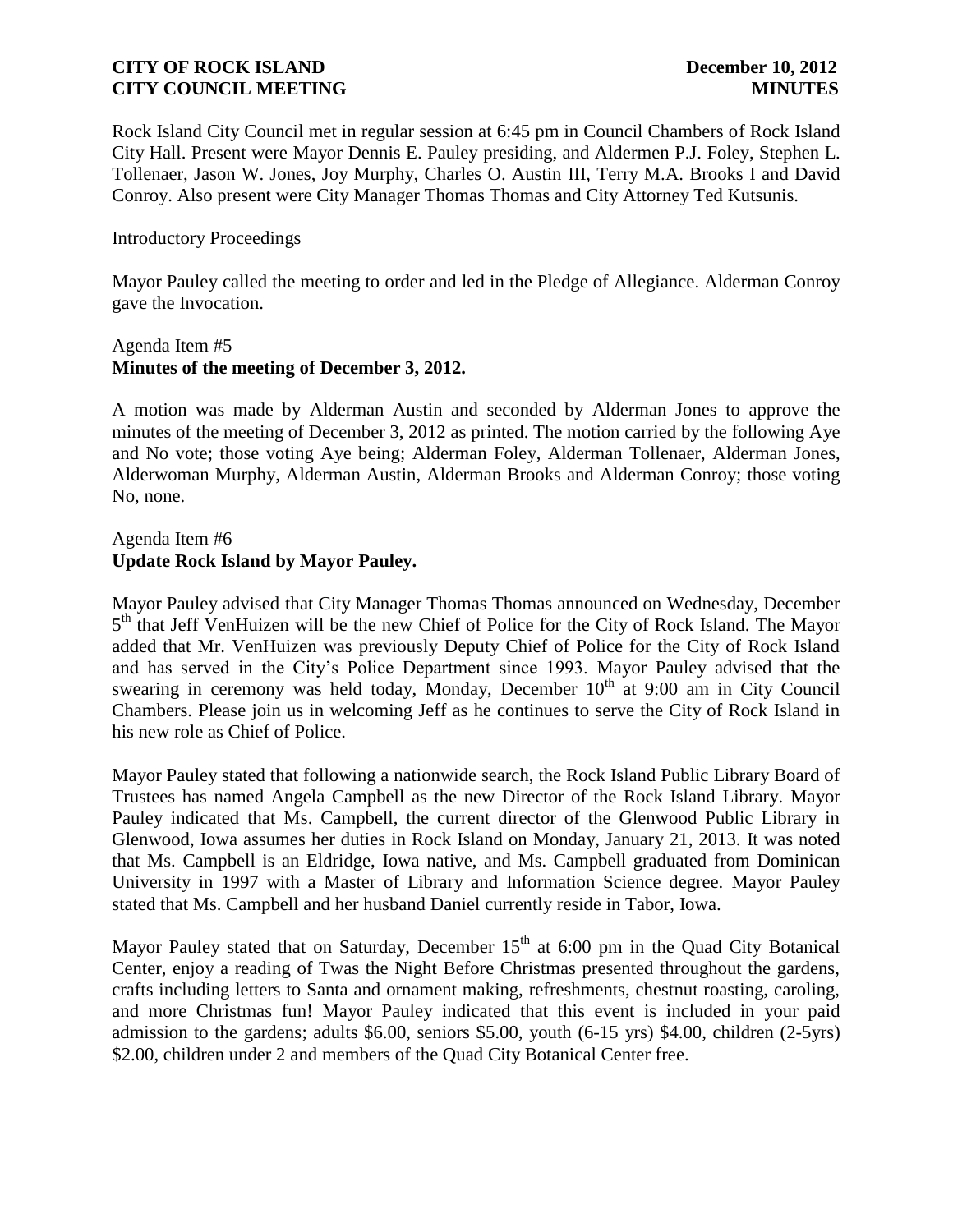Mayor Pauley advised that Moody's Investors Service has assigned a Aa2 rating to the City of Rock Island's \$3.98 million General Obligation Bonds, Series 2012A. Concurrently, Moody's has affirmed the Aa2 rating on the City's \$38.9 million of outstanding general obligation debt, including the current offering. Mayor Pauley indicated that the Moody's report states that "Assignment and affirmation of the Aa2 rating reflects the city's relatively stable tax base in the Quad Cities metropolitan region and diverse tax base, sound financial operations with healthy reserves despite revenue pressures, and above average yet manageable debt burden." Mayor Pauley advised that City Manager Thomas Thomas commented that "This positive bond rating reflects our commitment to do what is needed to maintain the City's financial strength." It was noted that the Moody's report states that the City's strengths are; a strong General Fund balance with additional liquidity in other City funds and resilient property tax base benefits from institutional presence.

## Agenda Item #7

## **An Ordinance authorizing the issuance of General Obligation Bonds, Series 2012A to finance street improvement projects, public infrastructure improvements for the Ridgewood Road Sustainable Business Park and refunding of prior bonds**.

It was moved by Alderman Conroy and seconded by Alderman Foley to pass the ordinance.

Discussion followed. Finance Director Cynthia Parchert stated that the bonds sold today at a very favorable rate. Ms. Parchert then introduced Dan Forbes from Speer Financial to highlight the details of the bond sale. Mr. Forbes advised that the Aa2 is a wonderful rating. Mr. Forbes advised that the bond issue today had two components, which included a small money piece and a new money piece. Mr. Forbes further discussed the components of the bond sale. Mr. Forbes indicated that there were five bids, which were taken over the internet. Mr. Forbes added that the winning bid was Raymond James and Associates. Mr. Forbes advised that the interest rate is 2.23%, which is an extremely good rate. Mr. Forbes further discussed the bond sale.

After discussion, the motion carried by the following Aye and No vote; those voting Aye being; Alderman Foley, Alderman Tollenaer, Alderman Jones, Alderwoman Murphy, Alderman Austin, Alderman Brooks and Alderman Conroy; those voting No, none.

## Agenda Item #8

# **A Resolution approving an agreement with the City Manager and authorizing the Mayor to execute the contract documents.**

Alderman Tollenaer moved and Alderman Foley seconded to adopt the Resolution. The motion carried by the following Aye and No vote; those voting Aye being; Alderman Foley, Alderman Tollenaer, Alderman Jones, Alderwoman Murphy, Alderman Austin, Alderman Brooks and Alderman Conroy; those voting No, none.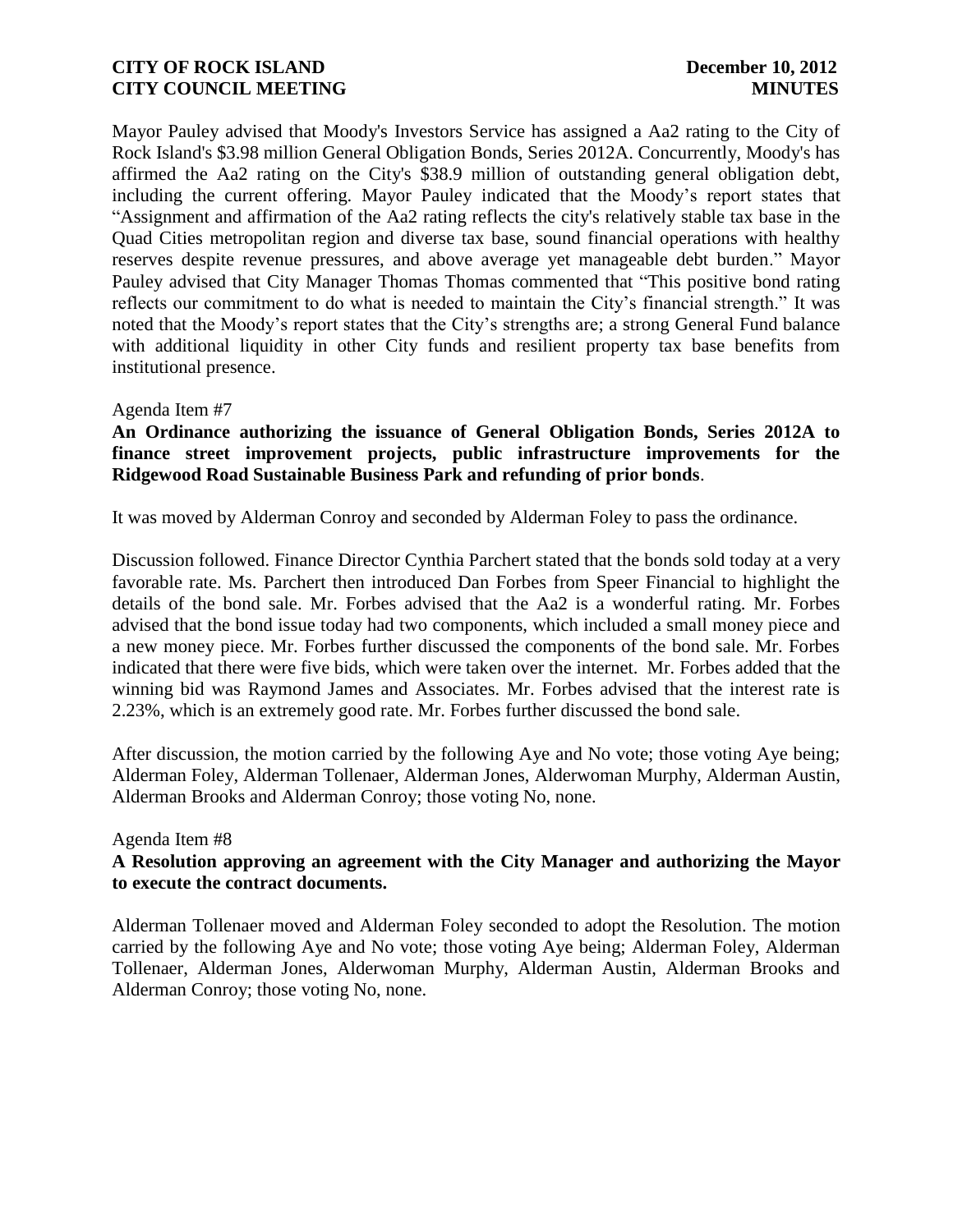Agenda Item #9 **CLAIMS**

It was moved by Alderman Austin and seconded by Alderman Tollenaer to accept the following reports and authorize payments as recommended. The motion carried by the following Aye and No vote; those voting Aye being; Alderman Foley, Alderman Tollenaer, Alderman Jones, Alderwoman Murphy, Alderman Austin, Alderman Brooks and Alderman Conroy; those voting No, none.

- a. Report from the Administrative Services Department regarding payment in the amount of \$12,255.07 to Pappas, O'Connor and Fildes, P.C. for legal services rendered for the month of October.
- b. Report from the Administrative Services Department regarding payment in the amount of \$347.88 to Becky Cramer for General Liability Claim.
- c. Report from the Public Works Department regarding payment #1 in the amount of  $$97,283.84$  to Valley Construction for services provided for the 11<sup>th</sup> Street Sidewalk Reconstruction,  $25<sup>th</sup>$  to  $32<sup>nd</sup>$  Avenue project. (279)
- d. Report from the Public Works Department regarding payment #1 in the amount of \$138,439.45 to Valley Construction for services provided for the 2012 Asphalt Street Milling and Patching Program project. (280)
- e. Report from the Public Works Department regarding payment #2 in the amount of \$18,523.33 to A.J. Excavating for services provided for the  $20<sup>th</sup>$  Street Bike Path, 1<sup>st</sup> to  $2<sup>nd</sup>$  Avenue project. (281)
- f. Report from the Public Works Department regarding payment #1 in the amount of \$35,896.60 to Centennial Contractors of the Quad Cities for services provided for the 2012 50/50 Sidewalk and Curb Program project. (282)
- g. Report from the Public Works Department regarding payment #1 in the amount of \$23,451.10 to Bush Turf, Inc. for services provided for the 2012 Sod Replacement Program project. (283)
- h. Report from the Public Works Department regarding payment #14 in the amount of \$2,307,592.18 to Civil Constructors, Inc. for services provided for the Wet Weather Treatment System project. (284)

Agenda Item #10

# **Claims for the week of November 30 through December 6 in the amount of \$611,499.57.**

Alderman Tollenaer moved and Alderman Foley seconded to allow the claims. The motion carried by the following Aye and No vote; those voting Aye being; Alderman Foley, Alderman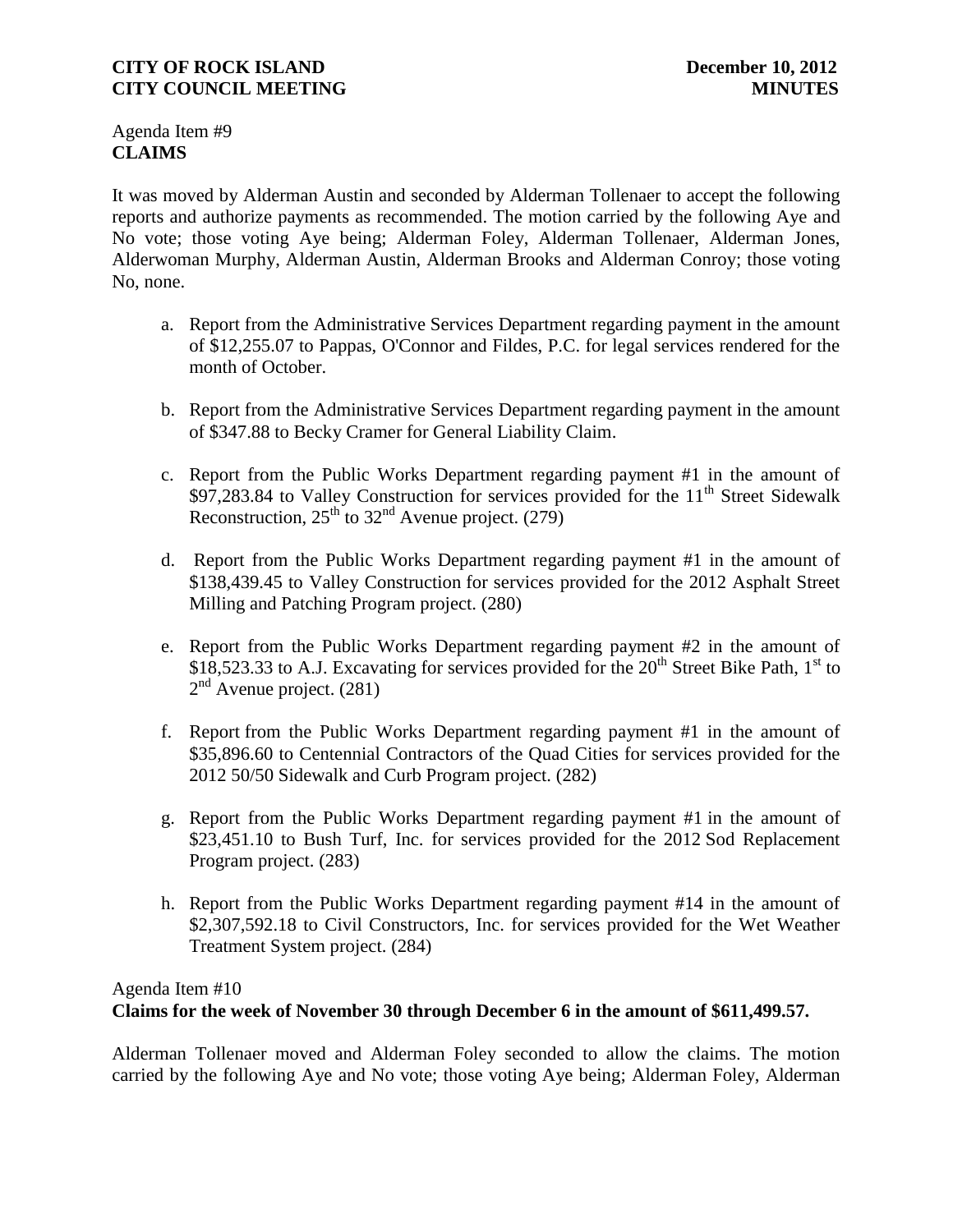Tollenaer, Alderman Jones, Alderwoman Murphy, Alderman Austin, Alderman Brooks and Alderman Conroy; those voting No, none.

### Agenda Item #11

## **Report from the Public Works Department regarding bids for the purchase of water treatment chemicals, recommending the bid for each of the water treatment chemicals listed in the report in the total amount of \$555,648.50.**

It was moved by Alderman Foley and seconded by Alderwoman Murphy to award the bids as recommended and authorize purchase in 2013. The motion carried by the following Aye and No vote; those voting Aye being; Alderman Foley, Alderman Tollenaer, Alderman Jones, Alderwoman Murphy, Alderman Austin, Alderman Brooks and Alderman Conroy; those voting No, none.

### Agenda Item #12

# **Report from the Public Works Department regarding a Resolution designating 5th Street between 18th Avenue and 24th Avenue a Class II Truck Route**.

Alderman Austin moved and Alderwoman Murphy seconded to adopt the resolution, authorize the City Clerk to provide signed and sealed copies to the City Engineer and authorize the City Engineer to file the resolution with the Illinois Department of Transportation. The motion carried by the following Aye and No vote; those voting Aye being; Alderman Foley, Alderman Tollenaer, Alderman Jones, Alderwoman Murphy, Alderman Austin, Alderman Brooks and Alderman Conroy; those voting No, none.

### Agenda Item #13

**Report from the Public Works Department regarding riverfront development in Schwiebert Park, recommending to hire Gere/Dismer Architects to prepare the preliminary plans and a draft Section 408 Permit application for submittal to the Corps.** 

It was moved by Alderman Tollenaer and seconded by Alderwoman Murphy to authorize the hiring of Gere/Dismer Architects as recommended.

Alderman Austin advised that he shared a couple of concerns with the City Manager last week in regards to this item. Alderman Austin stated that this is a step that may be required to make something happen. Alderman Austin stated that he would like to take this step when Council sees that there is a specific proposed use.

After discussion, the motion carried by the following Aye and No vote; those voting Aye being; Alderman Foley, Alderman Tollenaer, Alderman Jones, Alderwoman Murphy, Alderman Brooks and Alderman Conroy; those voting No, Alderman Austin.

### Agenda Item #14

**Report from the Public Works Department regarding storm water system improvements related to Foxwood/Fox Trail, recommending to finalize individual agreements with the property owners based upon the general terms outlined in the report.**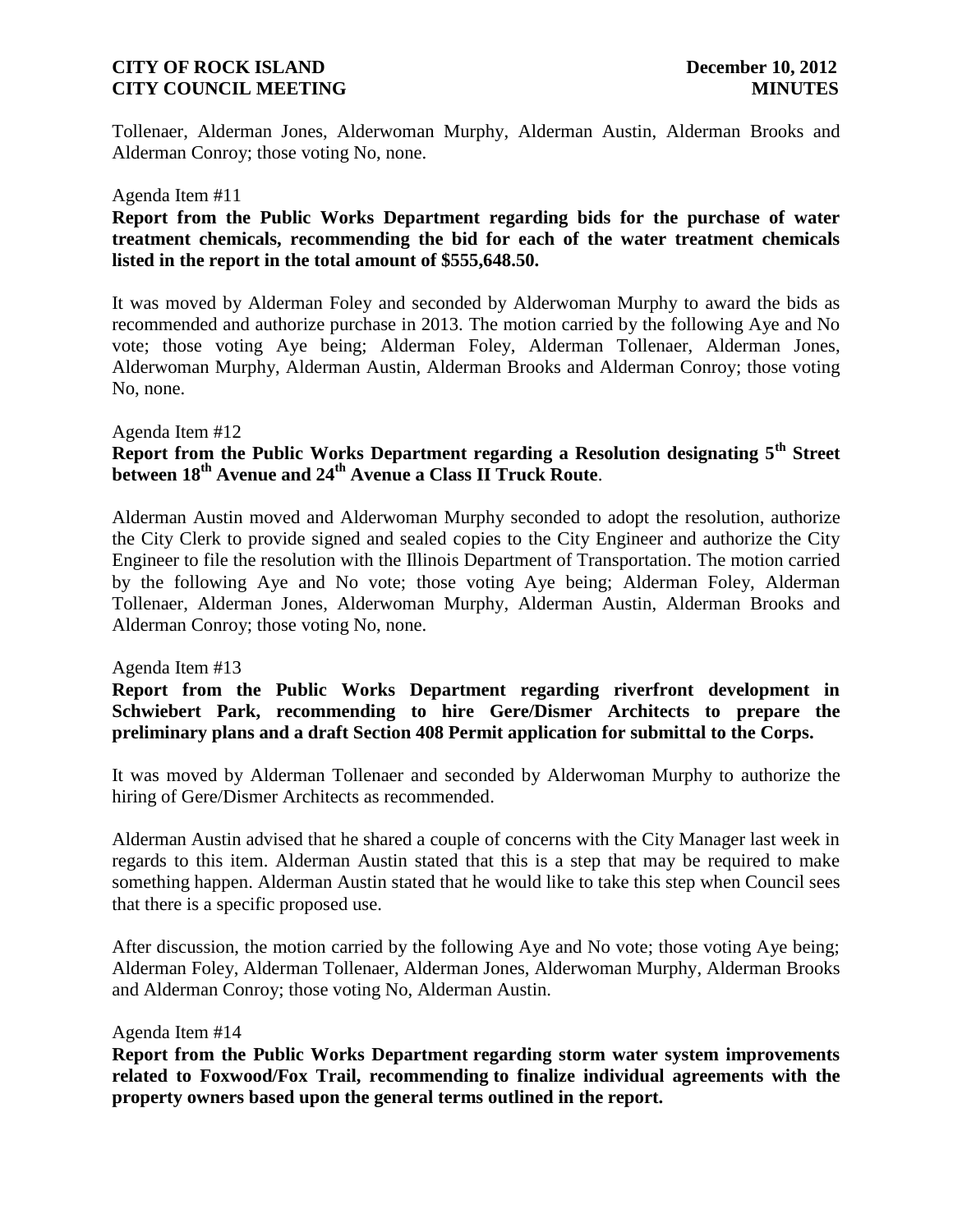Alderwoman Murphy moved and Alderman Austin seconded to authorize staff to finalize the individual agreements as recommended and return the final agreements for Council approval. The motion carried by the following Aye and No vote; those voting Aye being; Alderman Foley, Alderman Tollenaer, Alderman Jones, Alderwoman Murphy, Alderman Austin, Alderman Brooks and Alderman Conroy; those voting No, none.

### Agenda Item #15

## **Report from the Community and Economic Development Department regarding deferment of mandatory residential sprinkler requirements in the 2009 International Residential Code**.

It was moved by Alderman Foley and seconded by Alderman Conroy to extend the implementation date of the residential sprinkler system requirement from January 1, 2013 until such a time that there is either adoption of state wide requirements or local adoption of a modified 2012 Residential Code. The motion carried by the following Aye and No vote; those voting Aye being; Alderman Foley, Alderman Tollenaer, Alderman Jones, Alderwoman Murphy, Alderman Austin, Alderman Brooks and Alderman Conroy; those voting No, none.

### Agenda Item #16

## **Report from the Traffic Engineering Committee regarding a request to remove a handicapped parking space at 1414 43rd Street.**

Alderman Austin moved and Alderman Jones seconded to approve the request as recommended and refer to the City Attorney for an ordinance. The motion carried by the following Aye and No vote; those voting Aye being; Alderman Foley, Alderman Tollenaer, Alderman Jones, Alderwoman Murphy, Alderman Austin, Alderman Brooks and Alderman Conroy; those voting No, none.

### Agenda Item #17

# **Report from the Traffic Engineering Committee regarding a neighborhood petition for installing stop signs at the intersection of 26th Street and 22 ½ Avenue**.

It was moved by Alderman Tollenaer and seconded by Alderman Conroy to approve the request and refer to the City Attorney for an ordinance.

Comments followed. Alderman Tollenaer stated that several gentlemen may want to speak on this item. It was noted that the gentleman did not speak.

After comments, the motion carried by the following Aye and No vote; those voting Aye being; Alderman Foley, Alderman Tollenaer, Alderman Jones, Alderwoman Murphy, Alderman Austin, Alderman Brooks and Alderman Conroy; those voting No, none.

Note: the motion on the printed Agenda was to deny the request.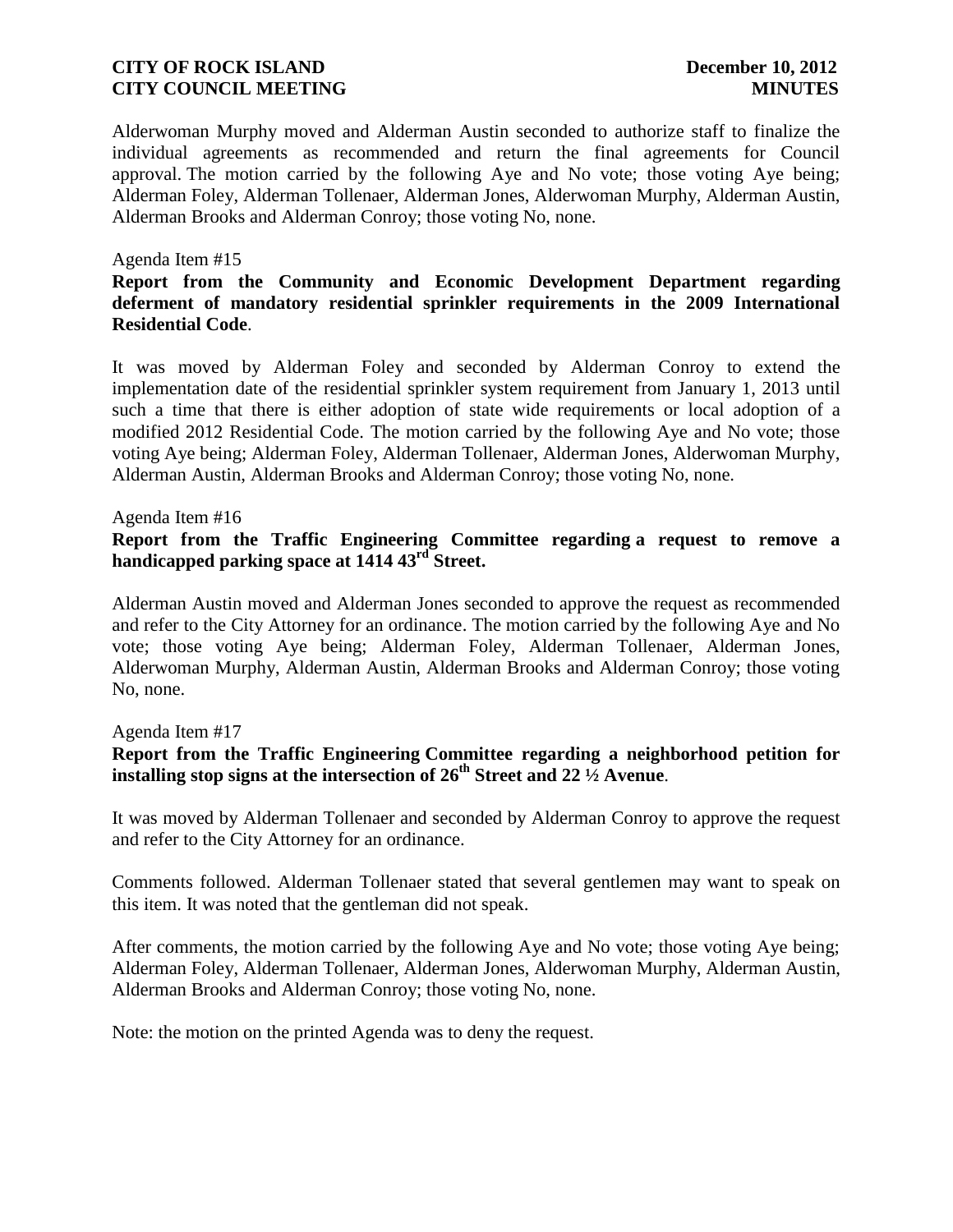### Agenda Item #18

### **Report from the Traffic Engineering Committee regarding a request to install a handicapped parking space at 724 30th Street.**

Alderman Jones moved and Alderwoman Murphy seconded to approve the request as recommended and refer to the City Attorney for an ordinance. The motion carried by the following Aye and No vote; those voting Aye being; Alderman Foley, Alderman Tollenaer, Alderman Jones, Alderwoman Murphy, Alderman Austin, Alderman Brooks and Alderman Conroy; those voting No, none.

### Agenda Item #19

# **Report from the Traffic Engineering Committee regarding a request to install stop signs on 22nd Avenue at the intersections between 38th and 46th Streets**.

It was moved by Alderman Austin and seconded by Alderman Tollenaer to deny the request as recommended.

Discussion followed. Alderman Austin stated that he visited the biggest neighbor on the block, which is Denkmann Elementary School; they have the biggest impact. Alderman Austin advised that this item did not come to Council as a result of a neighborhood petition; it was brought to Council's attention by an individual. Alderman Austin advised that the school feels that this is not in their best interest. Alderman Austin further discussed this item.

After discussion, the motion carried by the following Aye and No vote; those voting Aye being; Alderman Foley, Alderman Tollenaer, Alderman Jones, Alderwoman Murphy, Alderman Austin, Alderman Brooks and Alderman Conroy; those voting No, none.

### Agenda Item #20

**Report from the City Clerk regarding an activity application for the St. Patrick's Day Parade to be held on Saturday, March 16, 2013 beginning at 11:30 am, and a Resolution authorizing the use of a portion of 15th Street from 2nd Avenue to the Centennial Bridge**.

Alderman Conroy moved and Alderman Jones seconded to approve the event as recommended and adopt the resolution. The motion carried by the following Aye and No vote; those voting Aye being; Alderman Foley, Alderman Tollenaer, Alderman Jones, Alderwoman Murphy, Alderman Austin, Alderman Brooks and Alderman Conroy; those voting No, none.

### Agenda Item #21 **Other Business**

No one signed up to address Council to speak on a topic.

Alderwoman Murphy encouraged everyone to Shop Rock Island. Alderwoman Murphy stated that there are great places to buy gift cards from locally owned businesses this holiday season for people to go and get something to eat. Various local businesses included; Le Figaro's, The Black